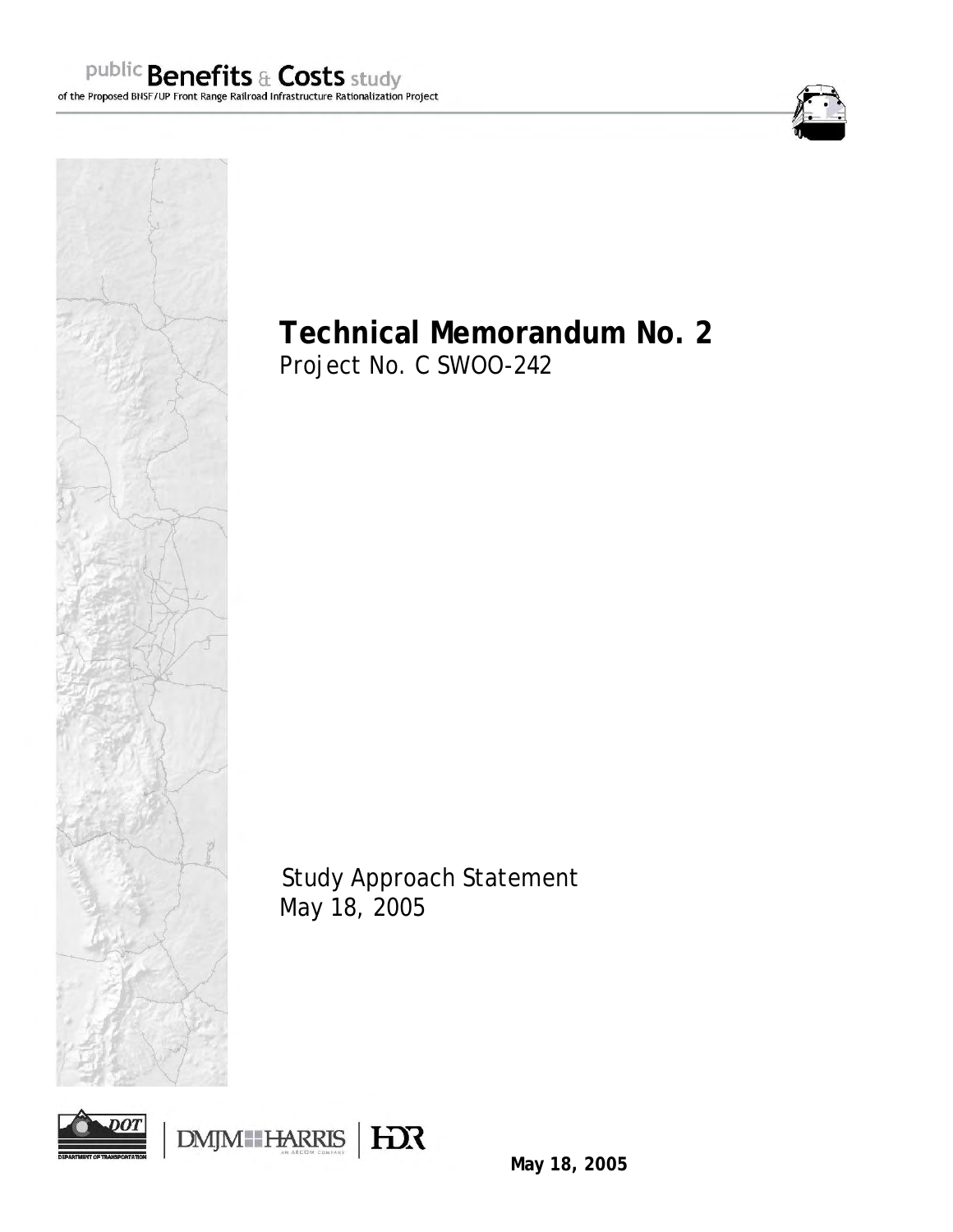

# **Table of Contents**

#### Section

| Section | Page |
|---------|------|
|         |      |
|         |      |
|         |      |
|         |      |
|         |      |
|         |      |
|         |      |
|         |      |
|         |      |

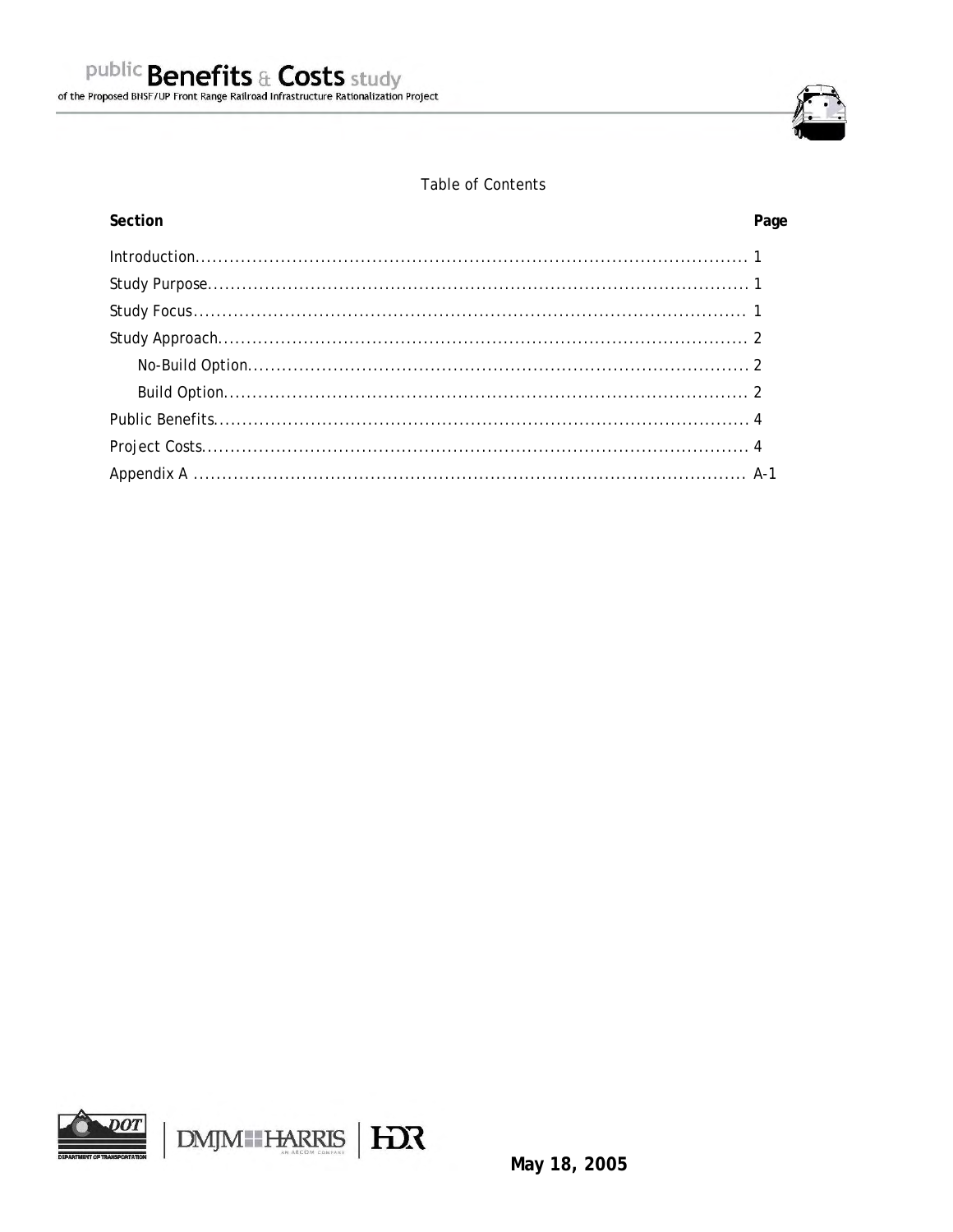

#### **Introduction**

The Colorado Department of Transportation and the two Class One railroad companies operating in Colorado, the Burlington Northern and Santa Fe Railway Company (BNSF) and the Union Pacific Railroad Company (UP), have been recently holding discussions regarding the possible re-location of freight rail infrastructure, as well as through-train service east away from the Front Range urban corridor. These preliminary efforts between CDOT and the Railroads have been known either as the "Colorado Railroad Partnership Project" or as "Colorado's Safety and Mobility Partnership Project," and provide the backdrop for this current study.

CDOT originally evaluated such a relocation concept in 1979. The Colorado State Rail Plan – Rail Bypass Feasibility Study, was conducted in order to evaluate the feasibility of re-routing existing freight railroad through-routes along the Colorado Front Range. Ever-increasing unit coal train traffic carrying Powder River Basin coal from northeast Wyoming to the coal fired electric utilities in Texas. This coal train traffic impacts the Colorado Front Range communities from Denver south to Trinidad. Several alternative alignments in eastern Colorado were evaluated.

At the time that study was conducted, there were seven Class One railroad companies operating within Colorado. Today, following a series of railroad mergers over the past 20 years, only two Class One railroads remain in the Western US: the BNSF and the UP. The institutional constraints involved in dealing with seven railroad companies created a much more difficult environment for resolving the numerous issues involved in such major revisions to the rail infrastructure than exists today.

Colorado's railroads were originally built in the late 1800's and cities and towns grew up around the railroads. The need to be an integral part of the communities was primarily due to the movement of passengers. The Interstate Highway System and other highway improvements in the 1950's changed the environment for passenger mobility within Colorado and throughout the US. It has now become possible to consider the potential benefits and costs to the public, as well as to the railroads of re-locating railroad through-freight movements. A very high level of local freight service to Colorado rail customers would still be maintained, as well as making improvements to current infrastructure. This would improve future freight movement and maintain the competitive balance between the two railroads

#### **Study Purpose**

The purpose of this Public Benefits and Costs Study is to identify and in some cases quantify the potential public benefits and costs, as well as the advantages and disadvantages associated with a possible public-private partnership project between the Colorado Department of Transportation (CDOT), other public entities, and the BNSF and UP. In this context, the parties can better assess the type and extent of their financial participation in such a possible partnership. The ultimate goal of the study will be to investigate whether there are likely to be sufficient benefits accruing to the citizens of Colorado to warrant consideration of the investment of public dollars in the proposal.

#### **Study Focus**

The BNSF and UP have jointly developed and proposed a series of rail infrastructure improvements entitled the *BNSF/UP Front Range Railroad Infrastructure Rationalization Project*. Those improvements are described in Appendix A. The BNSF/UP proposal consists of a wide variety of infrastructure improvements further described in the "Requirements to Achieve Project Operating Plan," as contained in Appendix A. The various tasks to be conducted by the Consultant in addressing the study purpose and goal statements described above will comprise the study related to implementation of the proposed project.



DMM HARRIS HOR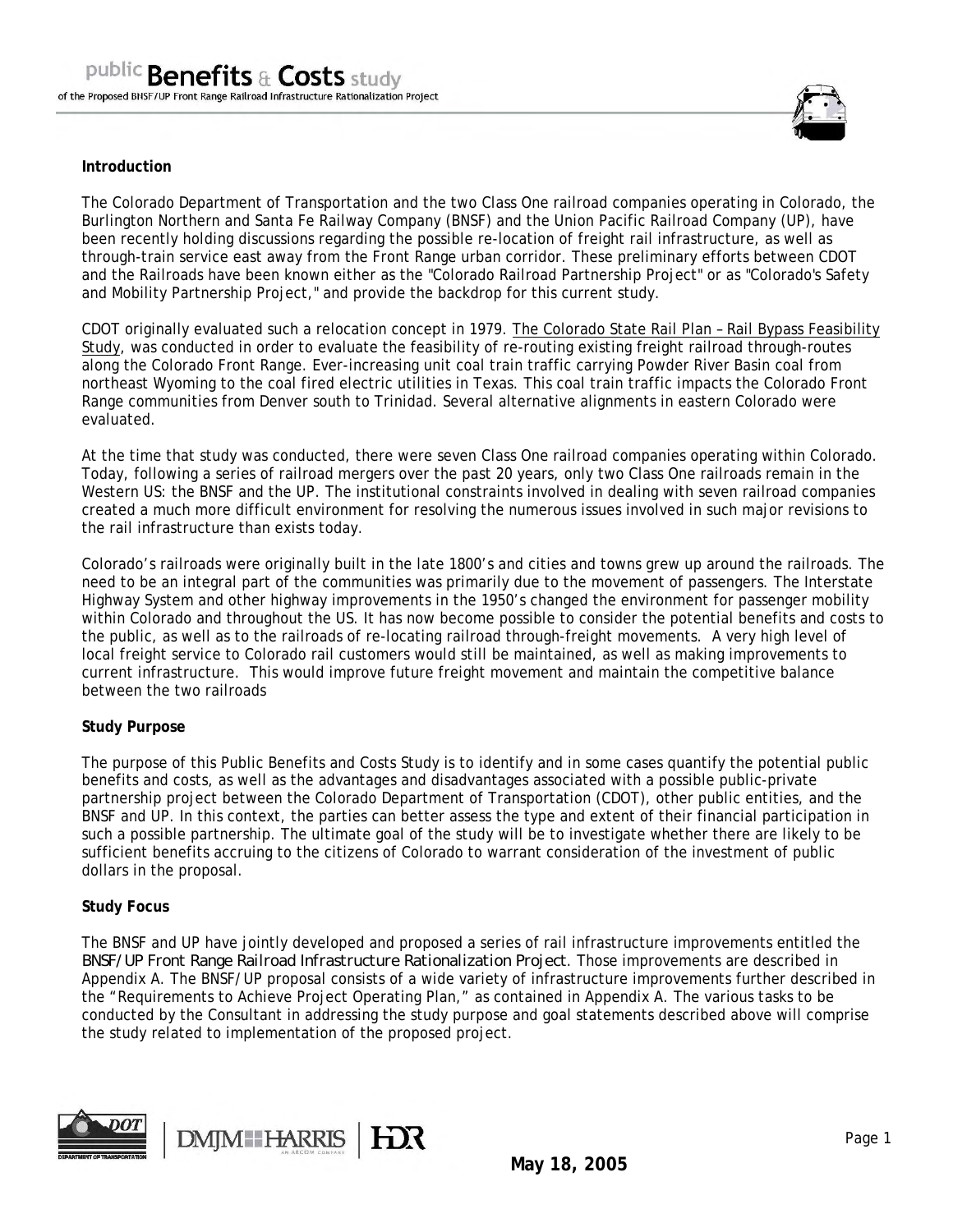

This study is intended to be preliminary in nature and broad in terms of detail, since it may be an initial phase of what may become a more comprehensive analysis of the infrastructure improvements proposed in Appendix A. Additional levels of detail related to environmental mitigation, costs, appraisals related to possible right-of-way acquisitions, transit feasibility, and final considerations due to future refinements in infrastructure location and alignment may be proposed to be conducted in the future based on analysis of the results and recommendations of this study. Also, additional detailed analysis of the economic impacts of the proposed improvements at both the state and regional levels may be an element of a future phase of this work.

This study is not an environmental study, nor is it intended to predetermine any outcome of any environmental study that may be in progress or later undertaken related to this proposal. Furthermore, nothing prepared on behalf of this study shall preclude federal, state or local agencies or officials from fulfilling their responsibilities under the National Environmental Policy Act (NEPA), as codified in 42 U.S.C., section 4321, et seq., or any of NEPA's implementing regulations.

#### **Study Approach**

Following an extensive effort to document and understand the existing conditions within the project study area, the fundamental approach to this study is to prepare a direct comparison of two future options:

- A "No-Build" Option, and
- A "Build" Option.

An approximate 25-year planning horizon has been chosen, and therefore the comparison between these two options will be made for the year 2030. The key advantage of this approach will be the ability to reveal the true and legitimate benefits and costs of the railroad proposal by including the benefits and costs of also *not building* the proposed project in the evaluation. What is needed are the differences between the two options. These differences are also sometimes referred to as the "incremental" or "marginal" differences.

The study area is displayed on Figure 1 on the next page.

**DMJM** HARRIS

#### **The No-Build Option**

The No-Build option is a very important concept in the study because it establishes a future point of reference or baseline from which to compare the railroad proposal, i.e. the Build option. The No-Build option addresses the questions: What would the freight railroad situation be like in the year 2030 if the proposed railroad project were not built? What are the benefits and costs of not taking this proposed action? Clearly, there would be some important capital investments and on-going operating costs accruing to the railroads and to the public anyway. These need to be recognized and understood.

Defining a future No-Build option is not an easy task. "No-Build" only means that the proposed railroad by-pass project will not be built. Significant improvements to the existing freight railroad infrastructure will likely be made and we need to agree on what those future commitments might be. Specific inclusions or exclusions in the No-Build option may affect the outcome of the study.

Hence, the most important consideration in constructing the No-Build option is a list of the freight railroad improvements that would most likely need to be made to the existing Front Range railroad infrastructure between now and the year 2030, assuming the proposed bypass was *not* built.

HX



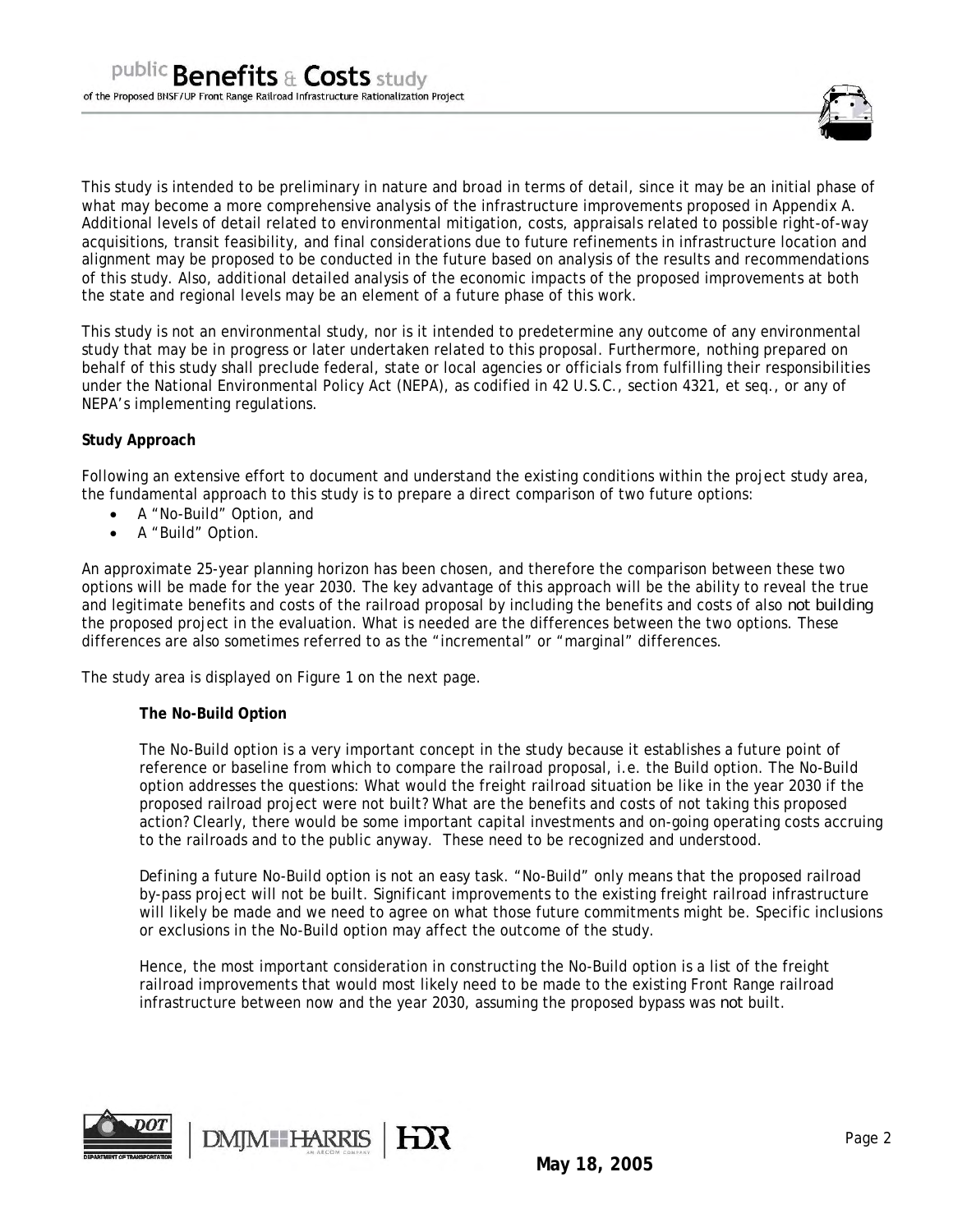



 **Figure 1 – Study Area** 

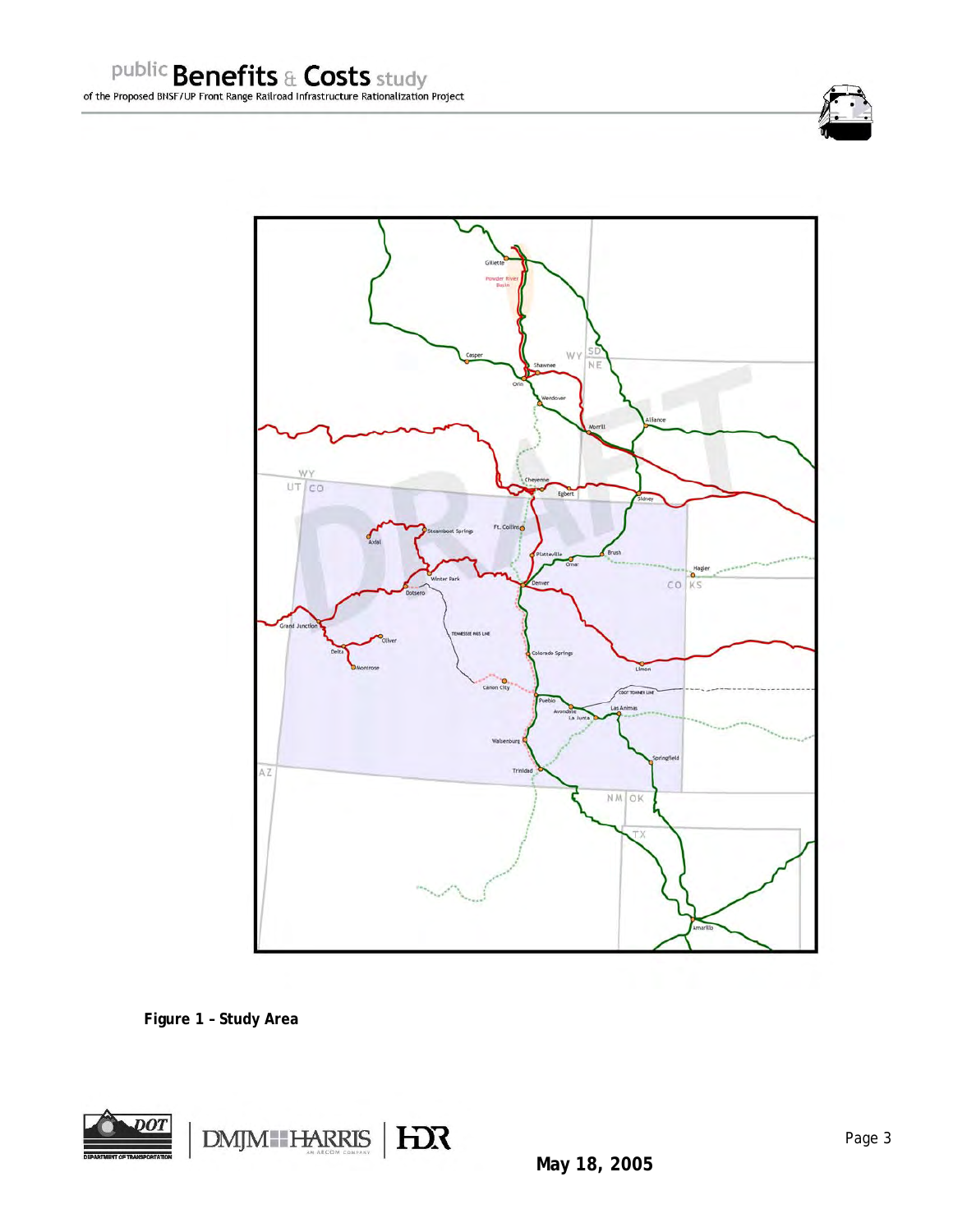

#### **The Build Option**

The Build option is largely defined by the capital and operating improvements, as well as a corresponding freight service plan proposed by the UP and BNSF Railroads, as described in Appendix A.

#### **Public Benefits**

Some examples of the expected public benefits (positive and negative) of the No-Build and Build options will be generally grouped and studied as follows. Additional benefits will likely be uncovered during the course of the study and will be included, as appropriate.

#### **Transportation**  General traffic delay Emergency traffic delay **Environmental**  Noise and vibration Air quality Energy Visual Odor Natural environment Community barriers **Land Use and Economic Development**  Community development Business development Property re-use Construction jobs **Safety and Security**  Vehicle/railroad accidents Pedestrian/railroad accidents Emergency vehicle blockage Hazardous materials risk Terrorism risk **Quality of Life and Image Future Passenger Rail Facilitation**  New right-of-way opportunities Shared right-of-way opportunities Shared track opportunities

**DMJM** HARRIS

#### **Project Costs**

The capital, as well as the operating and maintenance (O&M) cost information associated with the No-Build and Build options will be provided by the UP and BNSF railroads to the maximum extent possible. Where cost information is unavailable, the Consultant will prepare additional conceptual-level estimates for review by the study participants, including the two affected railroad companies.

**HEX** 

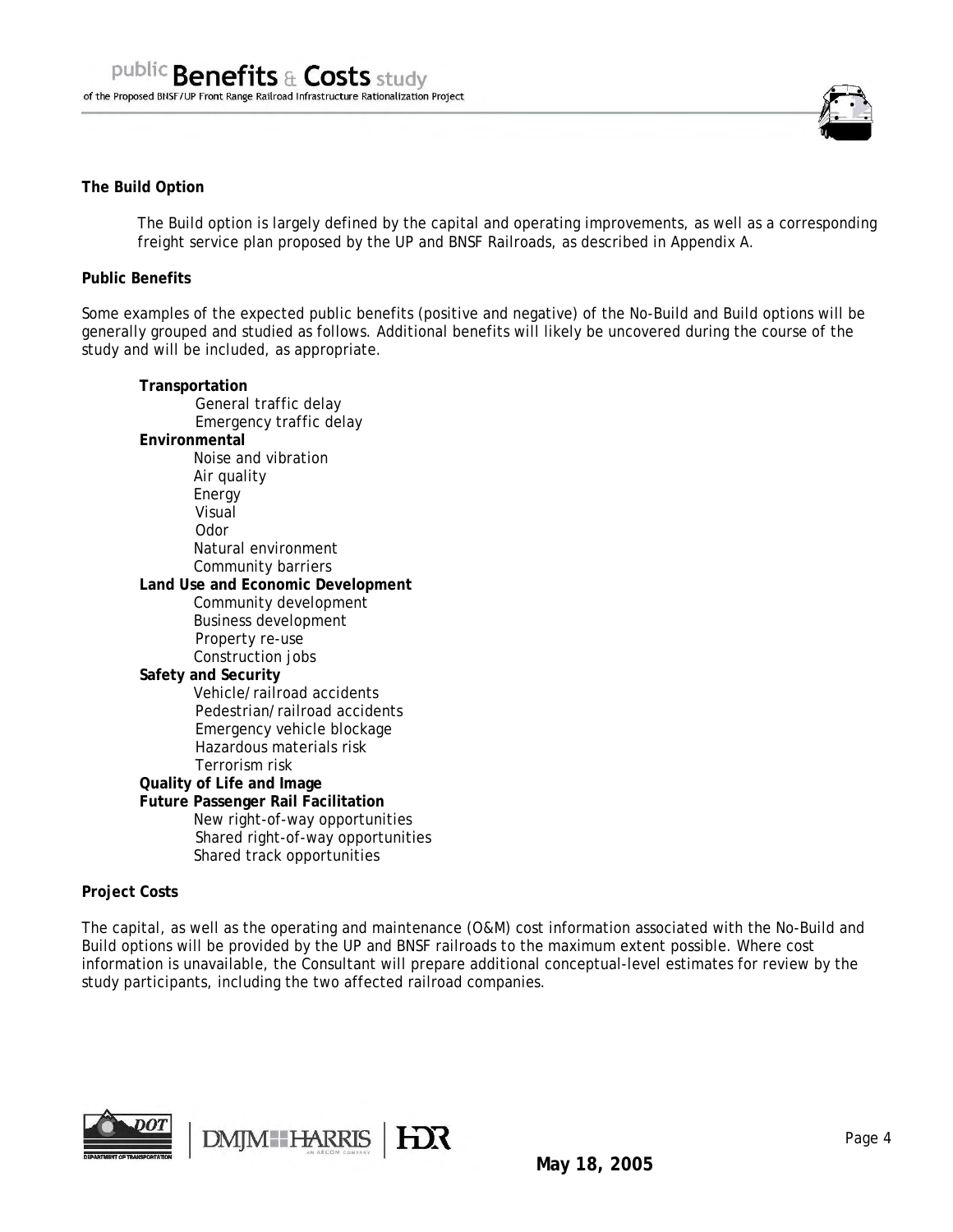# **APPENDIX A**

# **The BNSF/UP Front Range Railroad Infrastructure Rationalization Project (the "Railroad Project")**

The following sections describe the Objectives, proposed Operating Plans, Requirements proposed to Achieve the Operating Plans (New Construction, Trackage Rights, Agreements between the BNSF and UP), proposed conveyances of ROW related to the proposed Railroad Project (such as easements, line sales, and/or track use agreements), and the Anticipated Changes Resulting from the Railroad Project.

# **Railroad Project Objectives**

- 1. Facilitate Front Range freight movement and increase commuter options.
- 2. Minimize through-freight operations in major population centers along the Front Range
- 3. Remove or minimize through-freight operations movements in the center city in Denver
- 4. Minimize rail/vehicle conflicts
- 5. Concentrate through rail freight operations in a limited number of corridors
- 6. Make available rail corridors for light or heavy rail transit and other economic development
- 7. Create economic development opportunities in Colorado

# **Railroad Project Operating Plan**

- 1. Consolidate UP and BNSF freight operations in Denver into one freight corridor
- 2. Relocate Freight Terminals to outside Denver center city

A. BNSF Globeville, Rennick and Denver Intermodal

- B. UP 36th and 40th Streets
- C. UP Burnham and Rolla Automobile Distribution
- 3. Construct a freight bypass around Denver (95 miles of new construction)
	- A. New 35-mile line Omar to Peoria
	- B. UP Limon Subdivision Peoria to Aroya (84 miles)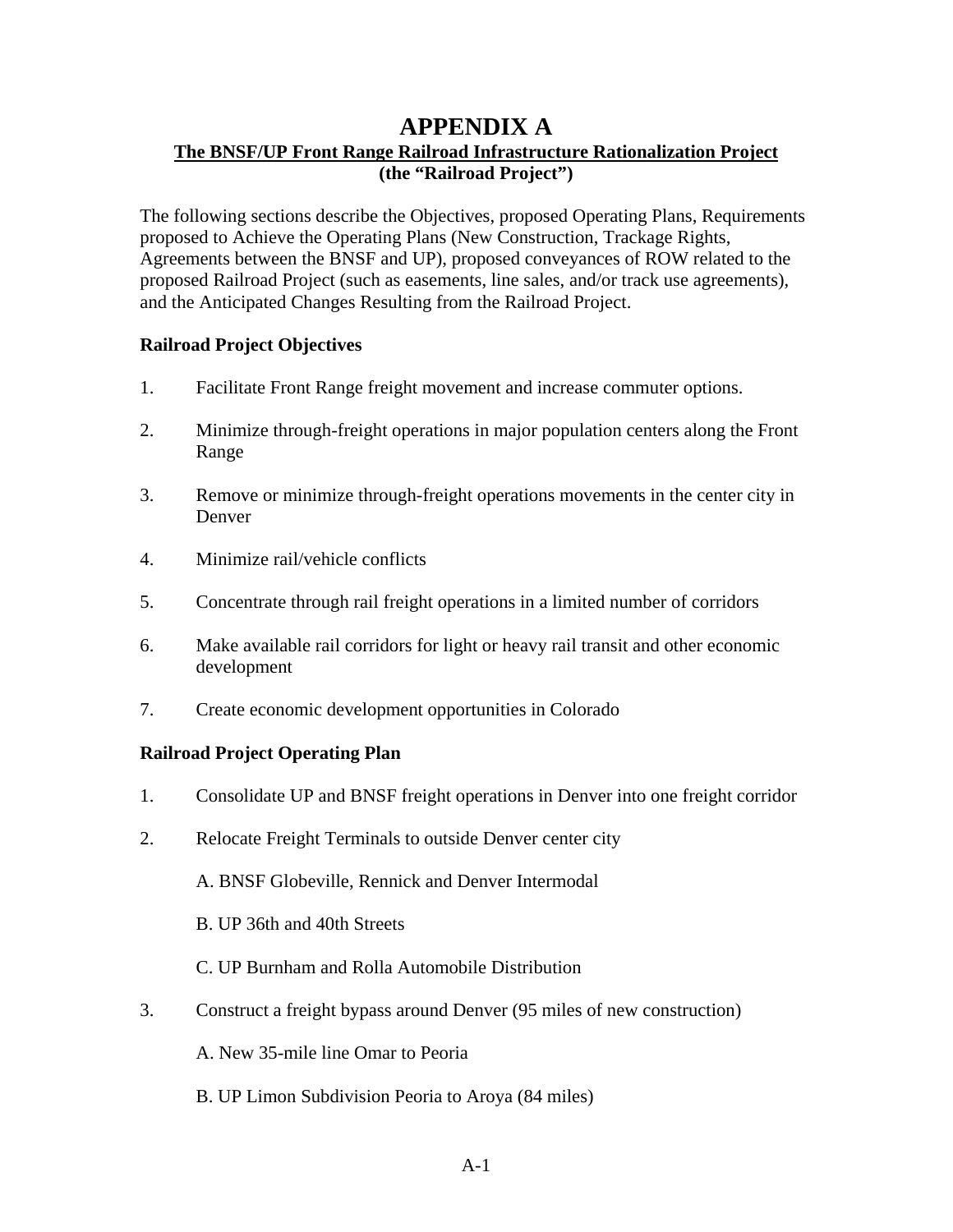C. New 60-mile line Aroya to Las Animas

4. Remove through-freight trains from following lines (while a high level of local freight service to Colorado rail customers continues to be provided by the current owning carrier)

A. BNSF Front Range Subdivision Fox Jct. to Loveland

B. BNSF Brush Subdivision Fox Jct. to Sand Creek

C. BNSF Pikes Peak Subdivision South Denver to Sedalia

D. UP Colorado Springs Subdivision 19th Street to South Denver; Sedalia to Palmer Lake

E. UP Boulder Branch Sand Creek to Boulder

F. UP Greeley Subdivision Sand Creek (M.P. 4.0) to Denver Union Terminal (DUT)

G. UP Limon Subdivision Pullman Jct. to Sandown Jct.

5. Freight and commuter passenger service on common line Palmer Lake to Crews

# **Requirements to Achieve the Railroad Project Operating Plan**

1. Estimated New Construction Requirements

A. Double track connection between UP Moffat Subdivision and Belt Line at Utah Junction

- Grade Separation at Pecos Street

B. Grade separate BNSF Front Range Subdivision and switching lead from UP North Yard to Belt Junction Main Line

C. Double track with CTC UP's Utah Junction to Belt Junction Line - Grade separate or close all road crossings

D. Rebuild and double track with CTC Denver Rock Island (DRI)/COE line between Belt Junction and Sandown Junction

- Grade separate or close all road crossings

E. Remove BNSF-UP crossing at Sand Creek; replace with power operated crossovers, including double track on UP's Greeley Subdivision M.P. 4.0 to M.P. 7.0.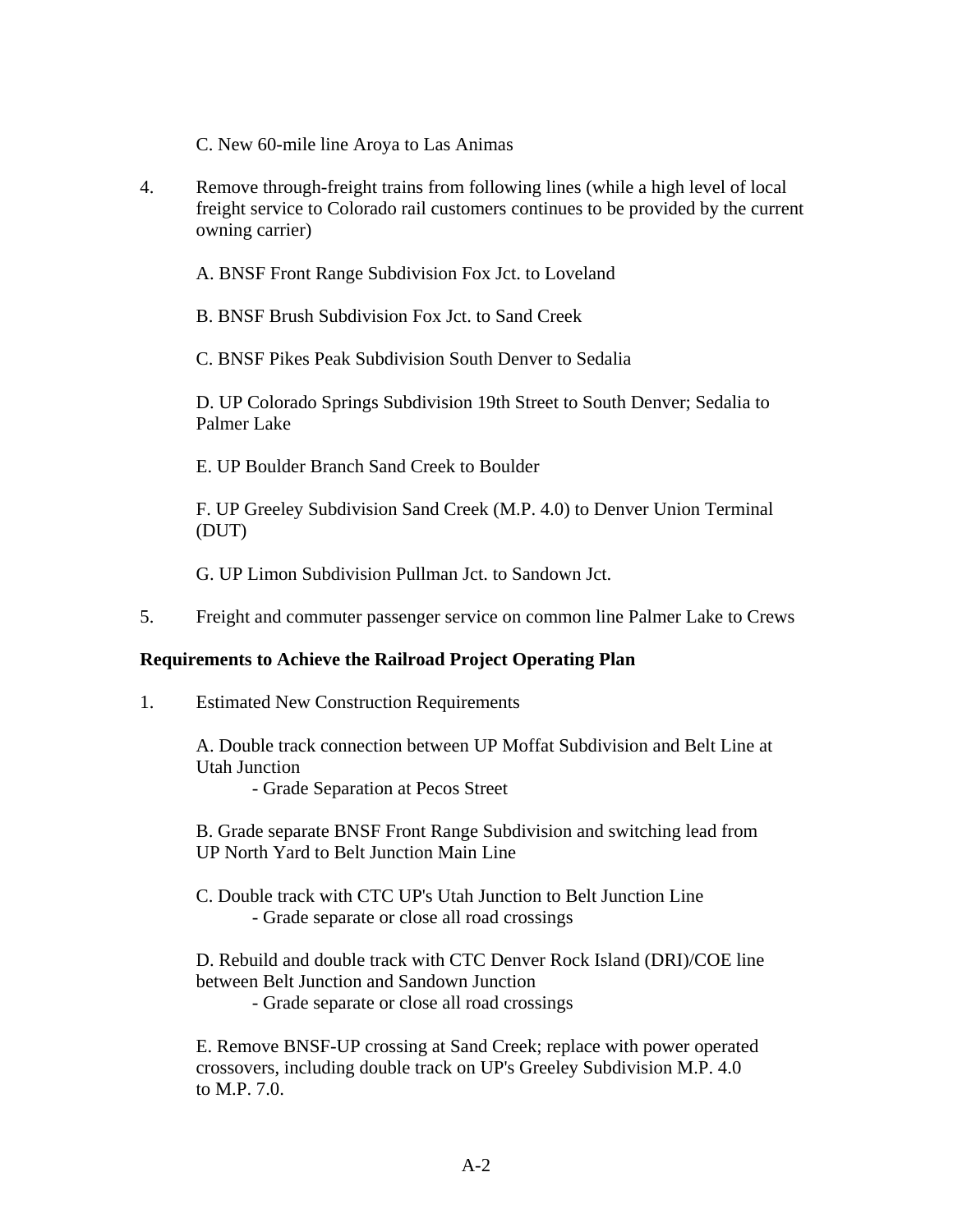F. New track connection in the northeast quadrant between UP's Greeley Subdivision (M.P. 4.3) and the current DRI line.

G. Add sidings or sections of double track with CTC on UP's Limon Subdivision between Sandown Junction (M.P. 634.2) and Watkins (M.P. 612), including necessary grade separation of road crossings

H. New 35-mile line with CTC between Omar (BNSF Brush Subdivision) and Peoria (UP Limon Subdivision)

I. Add 9300' sidings or sections of double track with CTC on UP's Limon Subdivision between M.P. 612 and Aroya

J. New 60-mile line with CTC between Aroya and BNSF Boise City Subdivision at Las Animas

K. Add 9300' sidings or sections of double track on BNSF Brush Subdivision between Union and Omar

L. Add a second track with CTC on UP Moffat Subdivision between Utah Jct. and Prospect Jct.

M. CTC and additional sidings as necessary on the UP-BNSF freight line between South Denver and Palmer Lake

N. Additional capacity (sidings, double track, CTC) as needed on UP-BNSF joint line between Palmer Lake and Pueblo Accommodate both freight and commuter passenger operations on a common line

O. Potential freight terminal facilities at Hudson, the Rocky Mountain Arsenal, and/or Watkins to replace facilities in the Denver center city area.

2. Proposed Trackage Rights

A. BNSF overhead trackage rights on UP

- Aroya to Peoria
- Sand Creek to Belt Junction
- Belt Junction to Utah Junction
- Utah Junction to Prospect Junction

B. UP overhead trackage rights on BNSF - Omar to Union - Las Animas to Pueblo

- C. BNSF and UP trackage rights on new bypass Omar to Peoria
	- Aroya to Las Animas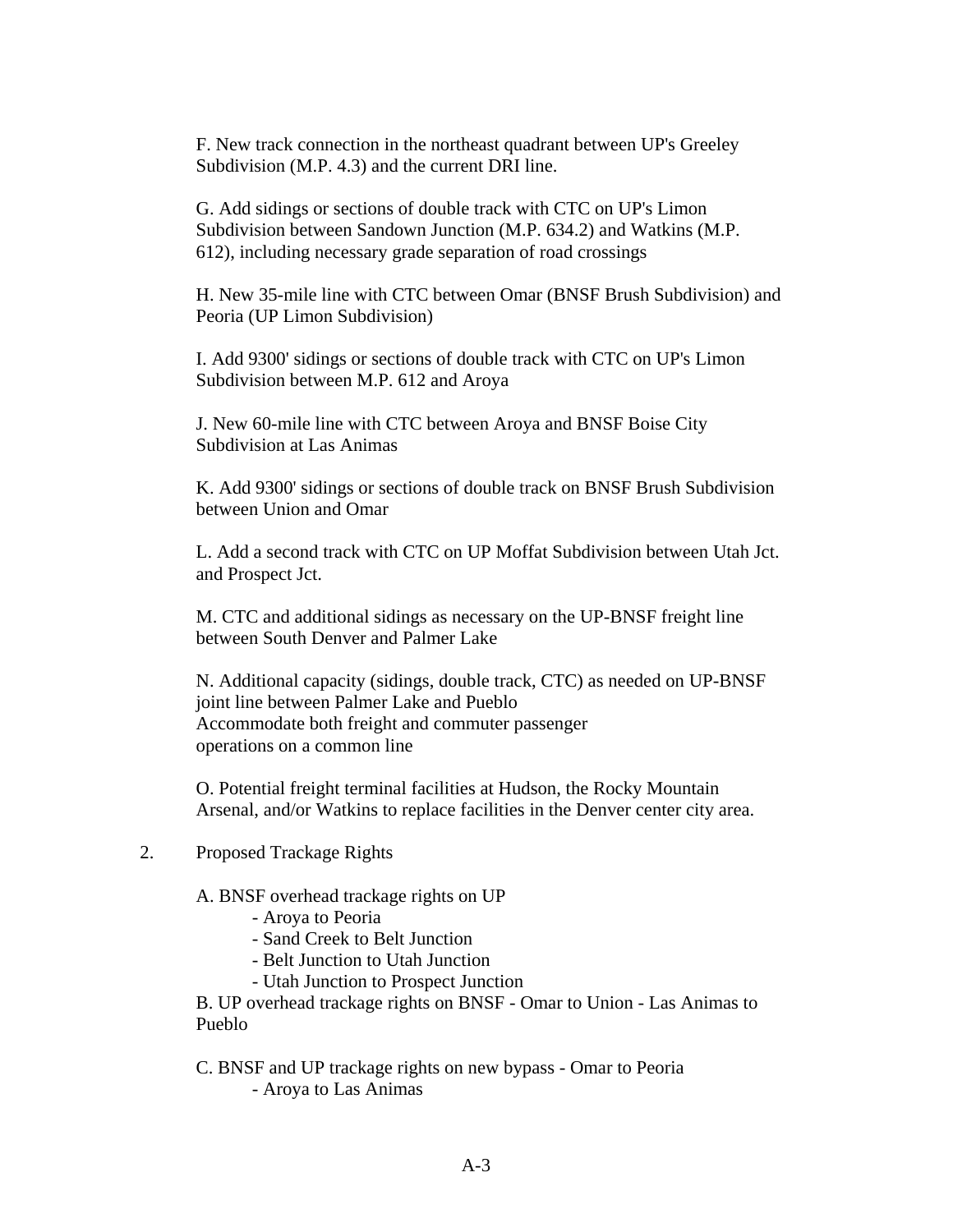3. Potential Agreements between BNSF and UP

A. Co-located dispatching office in Denver

B. Joint venture for commuter rail service between Denver and Palmer Lake /Colorado Springs / Pueblo

4. Potential conveyances of ROW (such as easements, line sales, and/or track use agreements) in lieu of condemnation to CDOT, RTD or other public entity with BNSF or UP retaining exclusive local service rights

A. BNSF Front Range Subdivision Loveland to Fox Jct.

B. BNSF Brush Subdivision Sand Creek to Fox Jct.

C. BNSF Pikes Peak Subdivision South Denver to Sedalia

D. UP Colorado Springs Subdivision 19th Street to South Denver; Sedalia to Palmer Lake

E. UP Boulder Branch Sand Creek to Boulder

F. UP Greeley Subdivision M.P. 4.0 to DUT

G. UP Limon Subdivision Pullman Jct. to Sandown Jct.

H. UP right-of-way for Air-Train Sandown Jct. to Pena Blvd.

I. BNSF Globeville, Rennick and Denver intermodal yard

J. UP 36th Street yard, 40th Street Intermodal yard and Burnham yard

# **Anticipated Changes Resulting from the Railroad Project**

Following are the anticipated changes that would be expected to be achieved by the accomplishment of the infrastructure improvements that are identified in the above sections.

- 1. Thirty two (32) trains per day are expected to be removed from the Central Denver area (sixteen trains from each railroad).
- 2. Five to seven  $(5 7)$  trains are expected to remain along the Front Range from Denver to Pueblo. 1 to 2 of these trains will be BNSF and 4 to 5 of these trains will be UP.